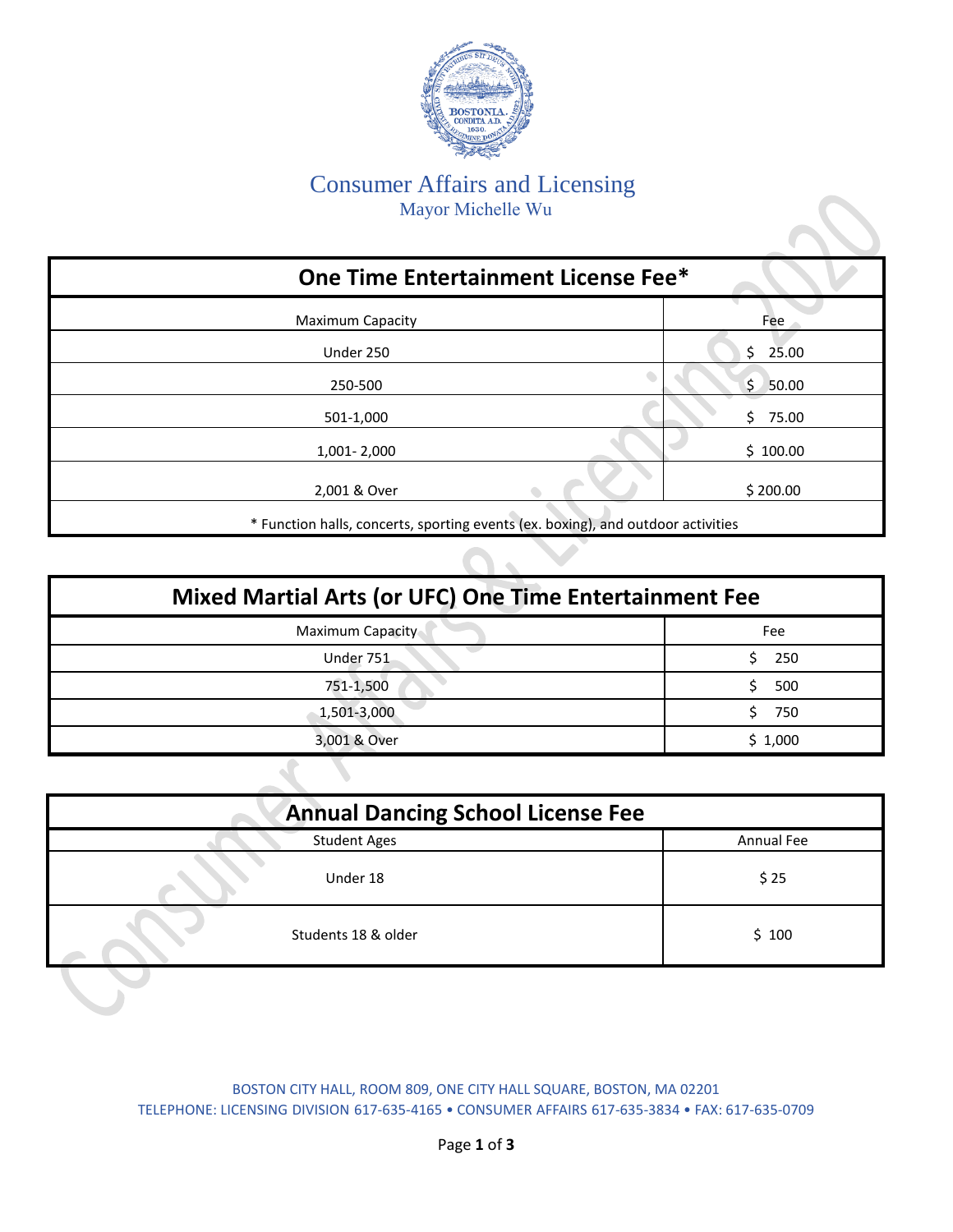| <b>Carnival Fees (One Time)</b>   |                    |  |
|-----------------------------------|--------------------|--|
| <b>Per Ride</b>                   | <b>Daily Fee</b>   |  |
| Adult Ride                        | \$20.00            |  |
| Kiddie Ride (includes Pony rides) | \$5.00             |  |
| Lawn Games (flat fee)             | \$15.00            |  |
| Game Booth                        | \$20.00            |  |
| Moon Bounce                       | \$20.00            |  |
| Petting Zoo                       | \$20.00            |  |
| Video Game                        | \$<br>1.50         |  |
|                                   | $\curvearrowright$ |  |

| \$10.00 |
|---------|
|         |
|         |

| <b>Annual Entertainment License Fees</b>                                                                      |                                                                                                                                        |              |       |       |
|---------------------------------------------------------------------------------------------------------------|----------------------------------------------------------------------------------------------------------------------------------------|--------------|-------|-------|
| <b>NON LIVE ENTERTAINMENT</b>                                                                                 | <b>Entertainment Description</b>                                                                                                       | Capacity     |       | Fee   |
| Non-Live I                                                                                                    | Radio, Portable audio device, Piped in Music, Music<br>by Electrical or Mechanical Means, Background<br>Music, and Compact Disc Player | N/A          | \$    | 80    |
| Non-Live II                                                                                                   | Non-Live I, jukebox and/or 4 or less TVs*                                                                                              | N/A          | \$    | 120   |
| Non-Live III                                                                                                  | Non-Live II, jukebox and 5 or more TVS*                                                                                                | N/A          | \$    | 180   |
|                                                                                                               | *TVs: under 27", Widescreen TVs: 27" and over<br>(\$180 per screen)                                                                    |              |       |       |
| LIVE ENTERTAINMENT                                                                                            | <b>Entertainment Description</b>                                                                                                       | Capacity     |       | Fee   |
| Live I                                                                                                        | Instrumental/Vocal music not to exceed a total of 3<br>performers (if adding DJ, dancing by patrons or<br>karaoke, see Live II)        | N/A          | \$    | 400   |
|                                                                                                               |                                                                                                                                        | 250 & Under  | \$    | 800   |
|                                                                                                               | Instrumental/Vocal music exceeding 3 performers                                                                                        | 251-500      | \$    | 1,000 |
| Live 1                                                                                                        | and/or DJ and/or dancing by patrons and/or karaoke                                                                                     | 501-1,000    | \$    | 1,200 |
| (regardless of the number of performers)                                                                      | 1,001-2,000                                                                                                                            | \$           | 1,600 |       |
|                                                                                                               | 2,001 & Over                                                                                                                           | \$           | 2,000 |       |
| Live I or Live II and Floor Show including any other<br>type of live performance other than those<br>Live III | 250 & Under                                                                                                                            | \$           | 1,200 |       |
|                                                                                                               |                                                                                                                                        | 251-500      | \$    | 1,400 |
|                                                                                                               |                                                                                                                                        | 501-1,000    | \$    | 1,600 |
|                                                                                                               | specifically described herein                                                                                                          | 1,001-2,000  | \$    | 2,000 |
|                                                                                                               |                                                                                                                                        | 2,001 & Over | Ś     | 2,400 |